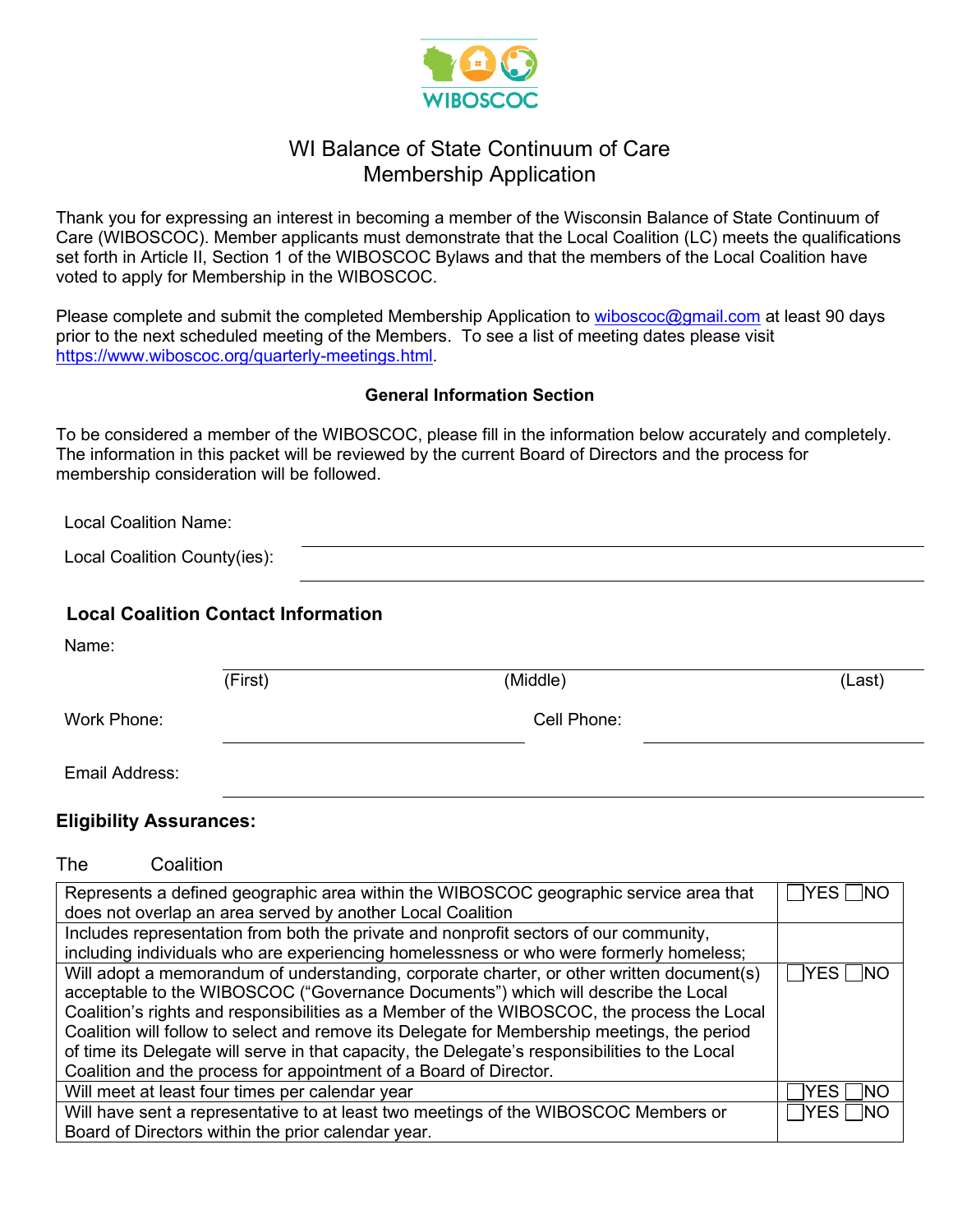

# **Local Coalition Information Section**

In the space below, please describe the historical timeline of your Local Coalition.

Please list the Local Coalition Membership.

Please explain your Local Coalition's interest in becoming a member of the WIBOSCOC.

Please list any Local Coalition members that have current funding sources specifically for people at risk of homelessness or experiencing homelessness and describe those sources.

What strengths does your Local Coalition have that will assist the WIBOSCOC end homelessness?